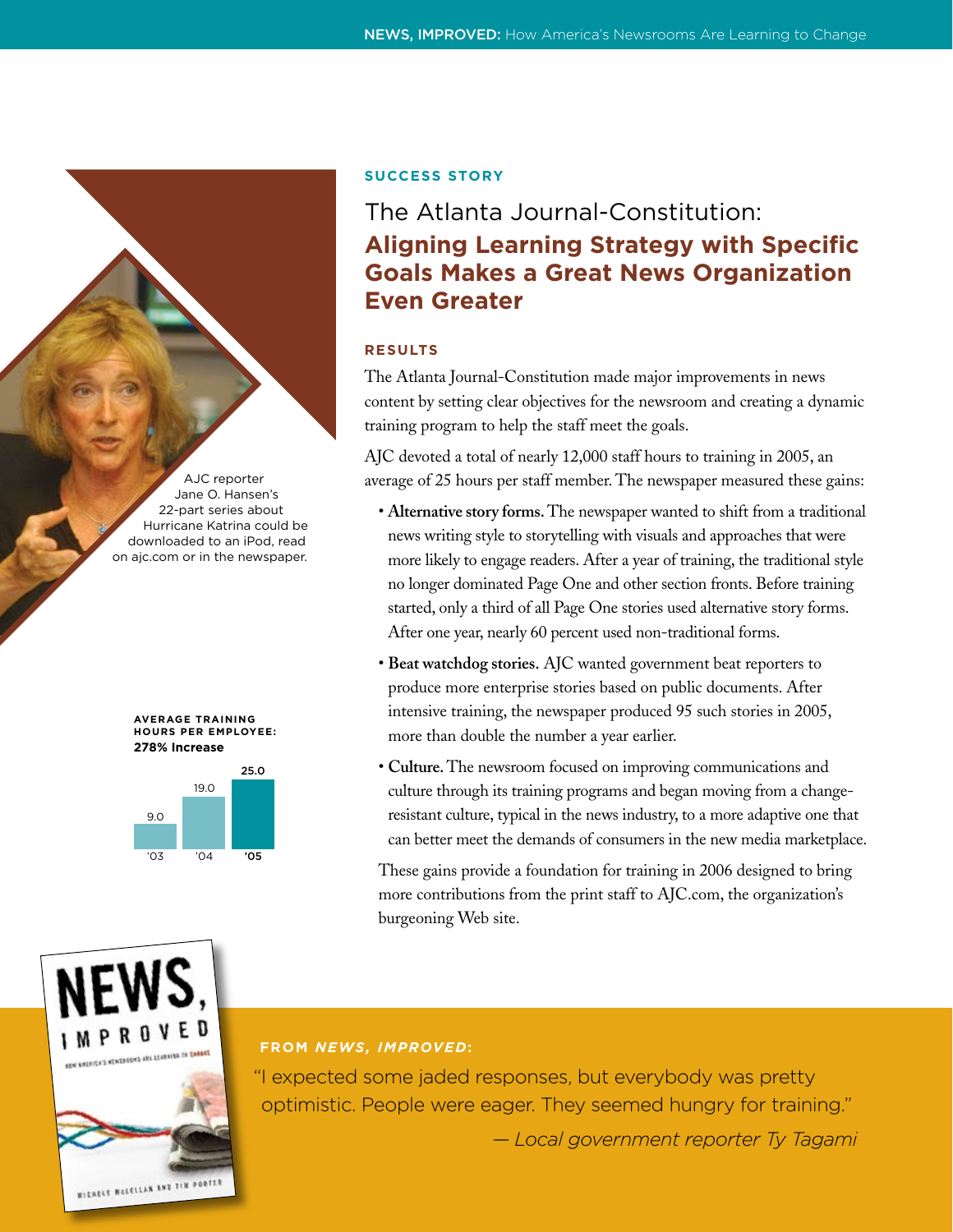



TOP: Editorial page columnist Jim Wooten participates in a commuting blog.

BOTTOM: from left, Managing Editor Hank Klibanoff, Editor Julia Wallace and Managing Editor James Mallory.

"When a story breaks, there is pretty easy communication between departments about how we are going to get this done."

*— Editor Julia Wallace*

#### **A PLAN OF ACTION**

The Atlanta Journal-Constitution is the leading source of news, information and advertising for the Atlanta metropolitan area. When representatives of Tomorrow's Workforce visited the newsroom in 2004, signs of a major transition were evident. The paper had a new editor, several new senior executives, and a growing Web presence.

The paper aspired to become more authoritative and engaging, to improve its investigative efforts and increase its appeal to a highly diverse audience. AJC.com was building an audience and wanted more contributions from the print-oriented staff.

AJC used Tomorrow's Workforce as a launching pad to increase training and link it more clearly to news and business goals. A TW team spent three days in the AJC newsroom, interviewing dozens of staff members and attending news meetings. The team reviewed readership and market research and conducted a survey of the newsroom and a content analysis of the newspaper. During this process, the team also encouraged the staff to think about the purpose of their training and the results they wanted to achieve in their news content as a result of training.

The following recommendations emerged:

- Newsroom leaders should consider the clarity and consistency of their message to the staff and evaluate newsroom practices and styles of leadership that might be undermining their message.
- Mid-level editors required additional craft skills, as well as management training including coaching and conflict resolution.
- A training committee composed of staff should be created to explore the leadership goals and develop a training program.

A breakthrough occurred during a session with a dozen top AJC editors. The group asked: What would make this paper better? From the resulting list of ideas, the editors chose three as the pillars of their program for the year: beat watchdog reporting, versatility in storytelling and story form, and community connections. The group also decided it would lay a foundation for training in multi-media journalism for their Web presence and intensify that training in the following year.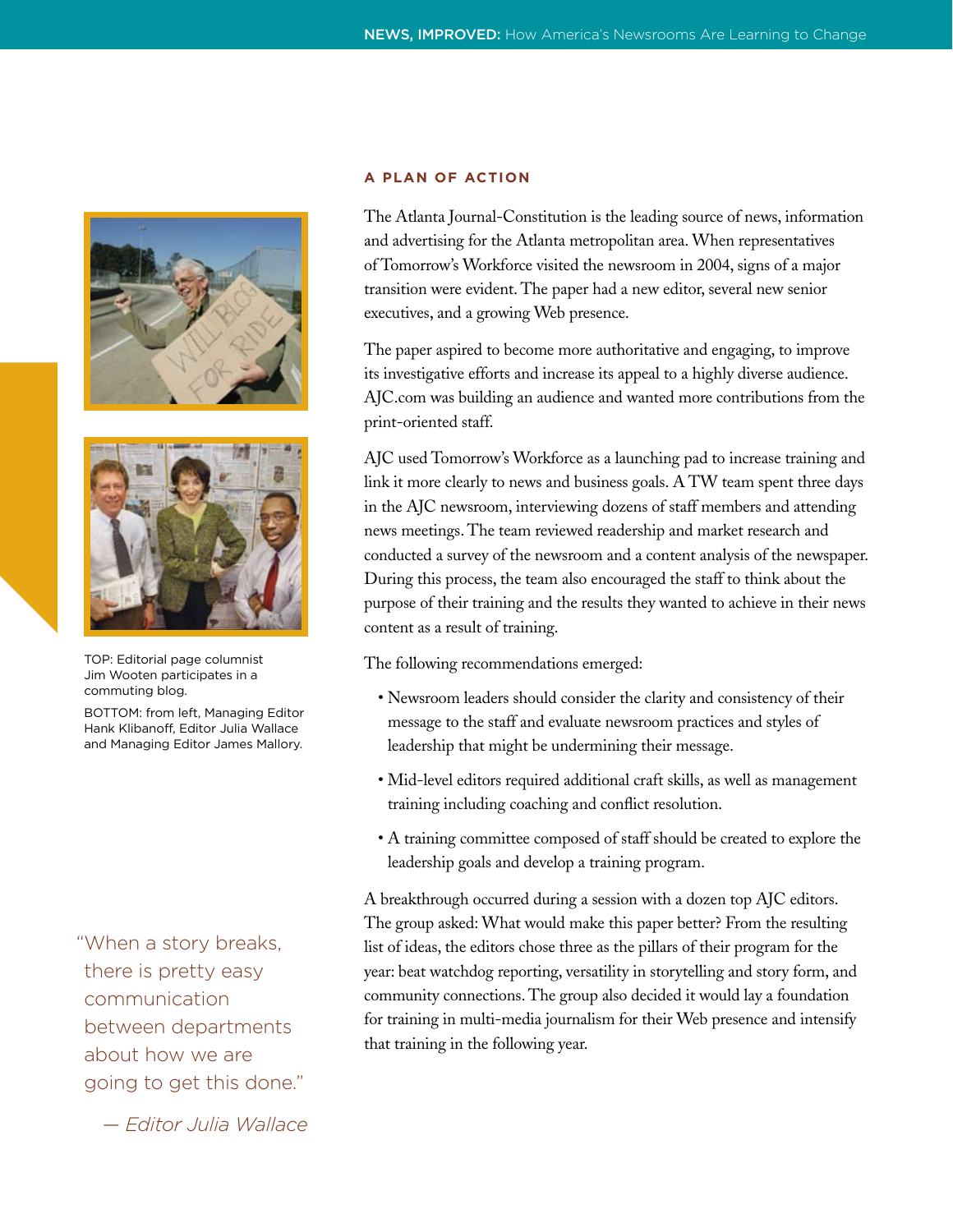Training director Sheila Garland recruited a staff committee that would help move those ideas from whiteboard to reality. The members of the training committee took their newsroom colleagues out for working meals to answer the question: If you could have any type of training you want, what would it be? They interviewed several dozen staffers from across the newsroom. Over a couple of intense months they learned what kind of learning atmosphere the news staff wanted.

The reactions surprised committee members. People were optimistic and eager. There was a nearly universal desire for more training.

One key idea was to have reporters and editors participate together in training to improve communication among them. The staff also wanted training that would help them produce one- or two-day stories rather than long projects. They wanted trainers known for turning around good stories on deadline. And, to ensure, as one committee member put it, that the managers "reward workhorses as well as racehorses," the committee proposed that every staff member be required to participate in a minimum number of hours of training every year. Later, the newsroom adopted a 20-hour minimum for staff and a 30-hour minimum for managers.

The committee developed a yearlong curriculum of 85 training opportunities ranging from core classes, four-day skill sessions, lectures from industry trainers, to bus tours and readership surveys. It also created a futures file including ideas such as more widespread Spanish-language training and creation of an interactive database of staffers' knowledge that reporters could access.

AJC staff members can now earn credit to meet their required training hours by either attending a workshop or teaching one. The greatest challenge has been maintaining high quality training while drawing heavily on staff members to teach.

Participants in the Tomorrow's Workforce project saw that developing the newsroom university was part of the learning experience. Staff members gained valuable insight into communication skills, organizational dynamics, the need for mutual respect, the power of goal setting, and the need for teamwork – all critical to the success of any enterprise.

"Training is the way to get a better newsroom and a better newspaper."

> *— Editor Julia Wallace*



More than 100 copy editors attended "Headlines That Matter – and How To Write Them," led by Alex Cruden of the Detroit Free Press. The AJC worked with copy editors across the region to host the daylong workshop.